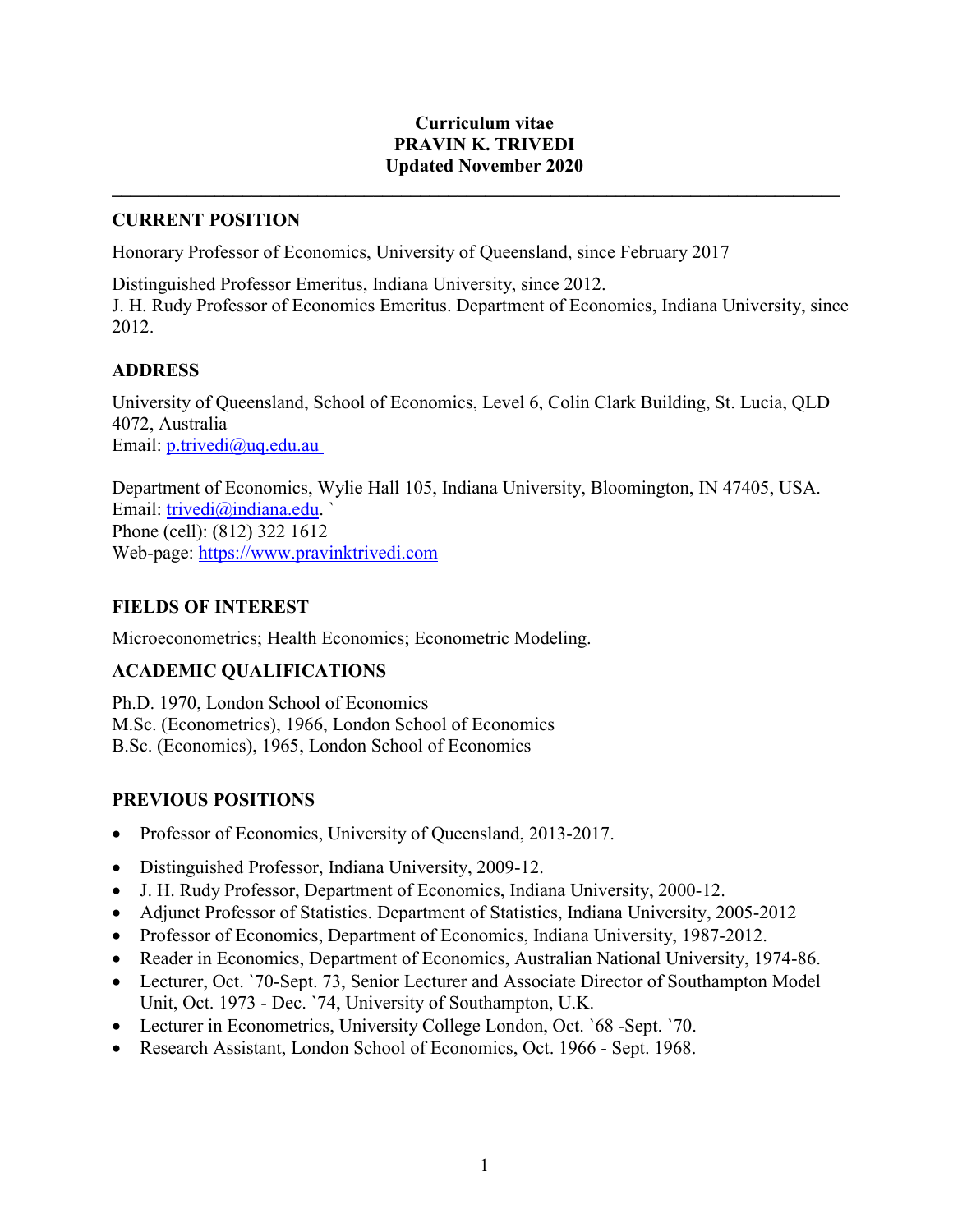### **VISITING POSITIONS**

- Visiting Scholar, CIDE, Mexico City, October 21-26, 2013
- Visiting Scholar, School of Economics, University of Queensland, May 18-July 20, 2012.
- Distinguished Visitor, Economics Department, University of York, U.K. Sept. 2011
- Visiting Professor, Department of Economics, University of NSW, Australia. April 2011.
- Visiting Professor, Department of Economics, University of Tasmania, Australia. April 2011.
- BCSP Exchange Scholar; University of Bologna. May 2006.
- Visiting Professor; DEEP, University of Lausanne. May 2005.
- Distinguished Visitor; Faculty of Economics, Cambridge University. March-April 2005.
- Visiting Professor; Stockholm School of Economics. May-June, 1999.
- Visiting Scholar; University of California San Diego. January-April 1998.
- Jean Monnet Research Fellow; European Research Institute. Jan-August 1996.
- Visiting Research Fellow; The World Bank, March 1991-August 1991.
- Visiting Scholar; University of Southern California. January-February, 1986.
- Visiting Economist; The World Bank. July-November 1985.
- Academic Visitor; London School of Economics. January 1985.
- Visiting Fellow. Center for Economic Policy Research, A.N.U., July -- October 1982.
- Visiting Scholar. University of Chicago, March -- June 1982.
- Visiting Senior Research Fellow. University of Southampton, July 1979 December 1979.
- Visiting Assistant Professor. University of British Columbia, 1972--73.
- Summer Fellow, Queen's University, Ontario, 1972.

## **AWARDS & HONORS**

- Indiana University Bicentennial Medal, 2020
- Elected Fellow of the International Association of Applied Econometrics, 2020
- Distinguished Professor, Indiana University, 2008-2012
- Distinguished Visitor, University of California-Riverside, March 2008.
- Journal of Applied Econometrics Distinguished Author (2006)
- University of Cambridge, Distinguished Visitor, March-April 2005.
- J. H. Rudy Professor, 2000-2012.
- Jean Monnet Research Fellow, European Research Institute, Firenze, Italy, Jan.-August 1996.
- Research Fellow, Center for Economic Research, Tilburg, 7/92
- Visiting Research Fellow, World Bank, March 1991-August 1991.
- Fellow of Journal of Econometrics, 1994.
- Ameritech Fellow, Indiana University, 1988.
- Leverhulme Fellow, Indian Statistical Institute, 11/1977 to 2/1978.
- Postgraduate Studentship, London School of Economics, 1965-66.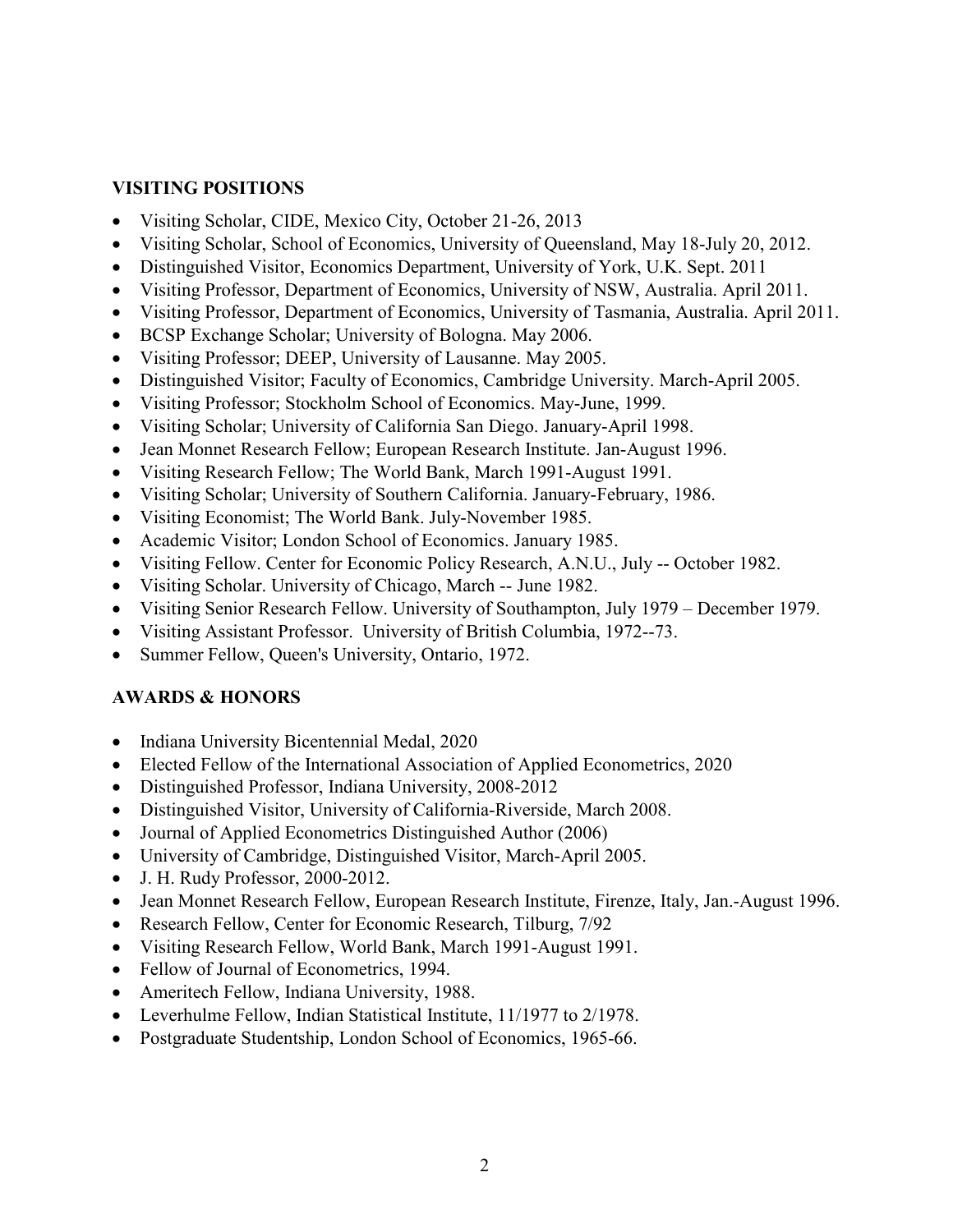## **TEACHING AWARDS**

- University of Queensland Award for Excellence in Teaching (Advanced Microeconometrics) 2015
- University of Queensland Award for Excellence in Teaching (Advanced Applied Econometrics) 2013
- Indiana University Trustees Teaching Award 2001.

# **INVITED PRESENTATIONS**

- Keynote speaker, African Econometric Society Seventeenth Annual Conference, Kampala, July 2012.
- Invited speaker,  $20<sup>th</sup>$  European Workshop in Econometrics and Health Economics, University of York, UK, September 2011
- Keynote speaker,  $17<sup>th</sup>$  International Panel Data Conference, Montreal, July 2011
- Invited speaker, 2<sup>nd</sup> conference of American Society of Health Economists, Cornell Univ., June 2010
- Keynote Speaker, Stata User's Group Meeting, Mexico City, May 2010
- Invited Speaker, Econometric Society Australasian Meeting, Canberra, July 2009.
- Invited Speaker, Joint Statistical Meetings, Denver, Colorado, August 2008.
- Invited Speaker, American Society of Health Economists, Duke Univ. June 2008.
- 2006 Master Class Lecturer, Marie Curie Training Program in Applied Health Economics, Thessaloniki, Greece.
- Keynote Speaker, Canadian Health Economics Group Meeting, McMaster University, May 2006

# **MEMBERSHIP OF PROFESSIONAL SOCIETIES**

Econometric Society International Association of Applied Econometrics American Society of Health Economists American Economic Association

# **EDITORIAL AND OTHER PROFESSIONAL ACTIVITIES**

- Editorial Board, *Latin American Economic Review, 2013-*
- Editorial Board, *Foundations and Trends in Econometrics*, 2005-
- Co-Editor, the *Econometrics Journal,* 2000-2007.
- Editorial Board of *Journal of Applied Econometrics* 1987-2015
- Software reviews editor for the *Journal of Applied Econometrics*, 1988-92.
- Associate Editor for the *Quarterly Review of Economics and Finance,* 1991-2012
- Editorial Board, *Review of Economic Studies,* 1972-74
- Consultant, World Bank, 2008-2011
- Member; Advisory Board of Health, Econometrics, and Data Group, York University, 2008-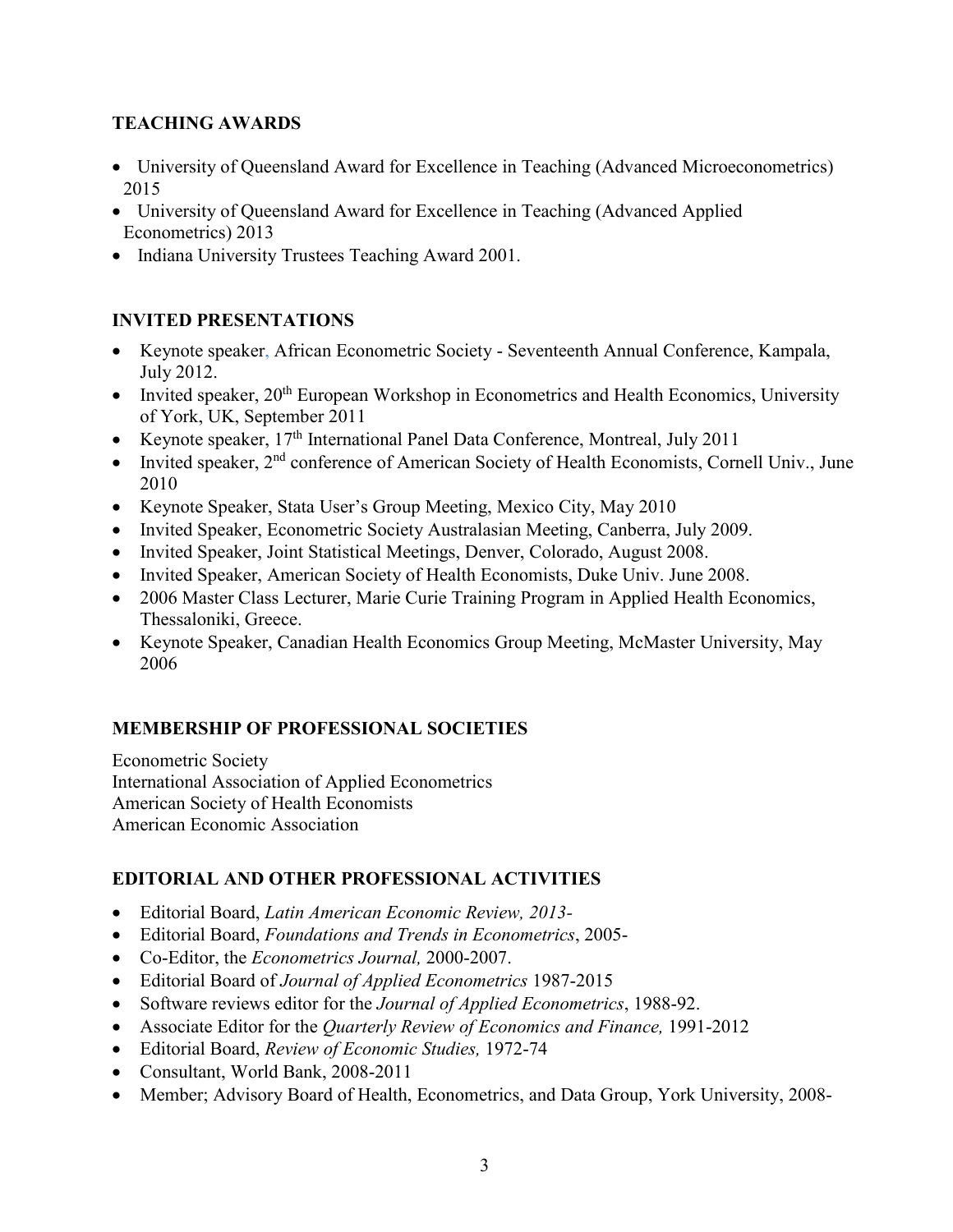2012.

- Temporary member, Health Systems Research Study Panel, NIH (AHRQ), 2000-01.
- Econometric Society 1995 World Congress, Program Committee. N.A. Econometric Society Meetings Program Committee, Washington University, 1992.
- Founder of the Mid-west Econometrics Group; co-chair first meeting. 1994-95
- Consultant to the World Bank, 1985-94; 2011
- Consultant to the Bureau of Labor Market Research, 1985, Canberra, Australia.
- Consultant to Statistics Canada, June-August 1973.

# **SELECTED RESEARCH GRANTS AND SUPPORT**

- ARC Discovery Grant Award for "Inequality of Opportunity in Australia". 2017-19. With Professor D. S. Prasada Rao; Professor K. K. Tang; Dr. Nicholas Rohde; Professor Lars Osberg
- The Robert Wood Johnson Foundation, Health Plan Choices and Utilization: the Role of Attributes. With Partha Deb (IUPUI) 2002-03.
- Agency for Health Care Research and Quality, Impact of Managed Care on the Demand for Preventive and Curative Medical Services: A Self-selection Approach. With Partha Deb (IUPUI), 2001-04.
- American Statistical Association. Modeling Response Bias in Repeat Victimization Reported in National Crime Victimization Survey'. With Tong Li, 2000-01.
- Agency for Health Care Policy Research. Latent Class Analysis of Demand for Medical Care. 1998.
- National Institute of Health, 1996. The Economic Consequences of Diabetes. Joint with Dr. Jennifer Mayfield (IU Medical Center) and Professor Deb (IUPUI).
- Jean Monnet Research Fellowship at the European Research Institute, Florence, Italy. January 1996-August 1996.
- The World Bank Research Committee. Commodity Markets and the Macro Economy. 1994.
- Indiana University Intercampus Research Grant. Econometric Models of Commodity Price Volatility (with Professor Deb, IUPUI). 1993

# **TEACHING**

**Honours/Graduate:** Advanced Microeconometrics**/**Advanced Applied Econometrics (ECON6300) at University of Queensland

**Undergraduate:** Introductory Statistics; Introductory Econometrics (E471/E472); Health **Economics** 

**Graduate:** Second and Third (E572, E671) courses in the PhD core econometrics courses; E673 (Microeconometrics), E770 (Seminar in Program Evaluation)

# **MINI-COURSES**

- Econometric Methods for Treatment Evaluation, September 26-28, 2016.
- Analysis of Panel Data with Health Applications, July 12-18, 2012, University of Queensland.
- Count data modeling, LMU University, Munich, March 2010
- Recent Developments in Count Data Modeling, University of Melbourne, July 2009
- Summer School in Econometrics, June 1998, Centro Interuniversitario di Econometria, Bertinoro, Italy.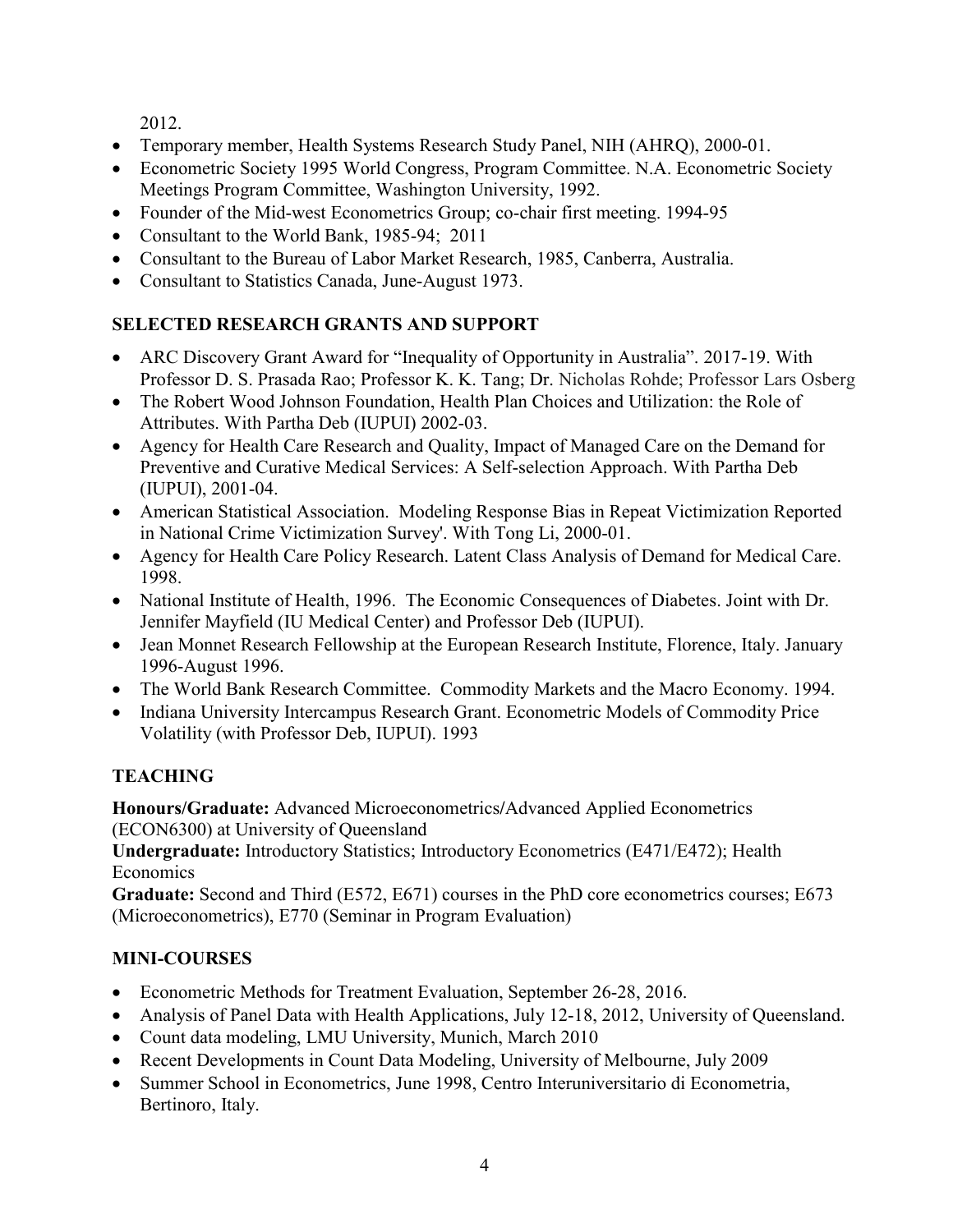• Introduction to Copula Modeling, University of Bologna. May 2006

# **Leading Citations in Google Scholar**

*Citations: 36000+; h-index*: 42; i10-index: 90

For details see Pravin K. Trivedi at Google Scholar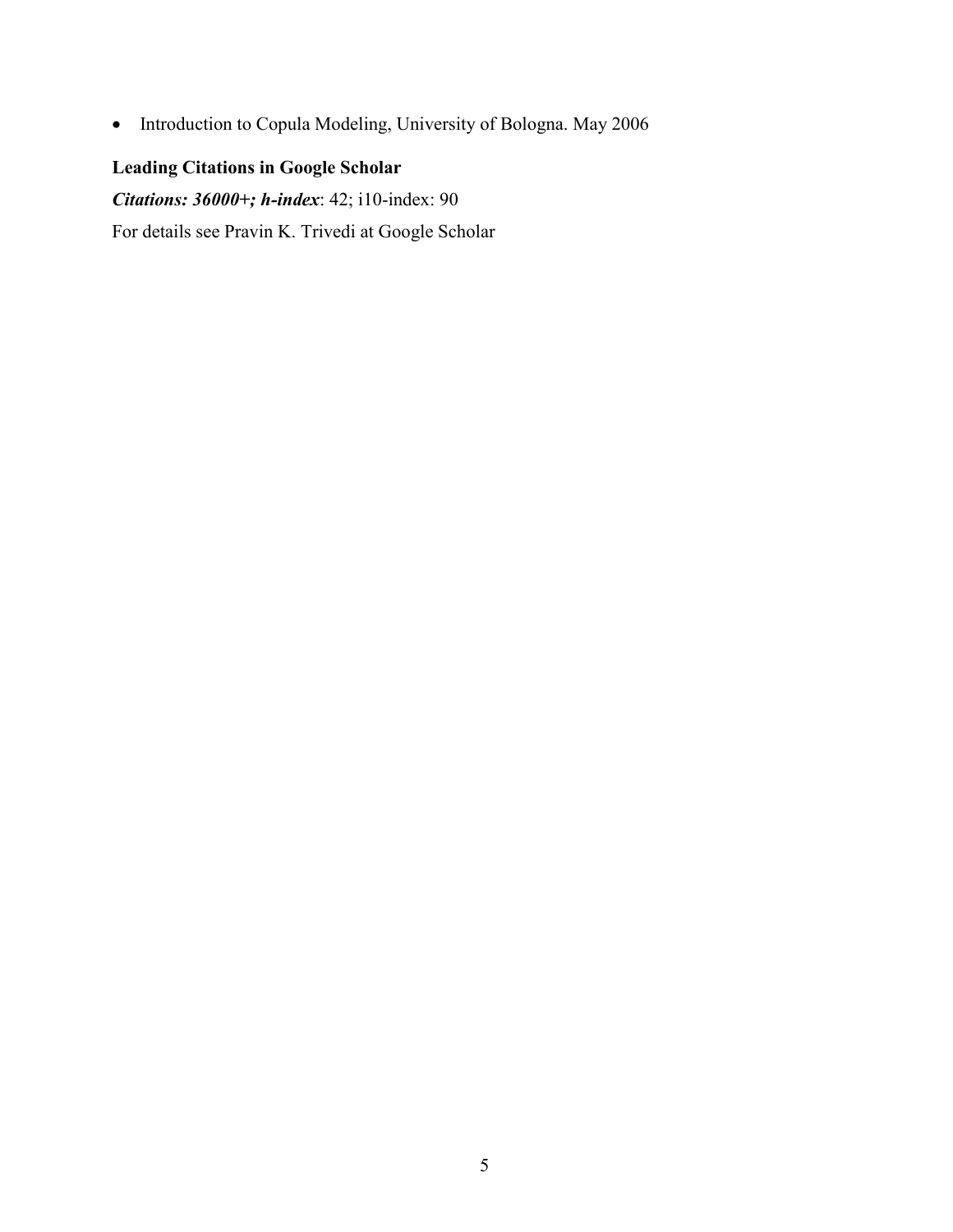### **PH.D. THESES ADVISING**

### **Joint supervision (University of Queensland)**

- **1.** Anton Pak. *Essays on Applied Microeconometrics in Health Economics,* PhD 2019.
- **2.** Dongjie Wu. *Inequality of Opportunity in China*, PhD 2017.

### **Chair or co-chair (Indiana University)**

- **3.** Dan Shane. *Essays on Health Care Utilization*. Final dissertation defense, Fall 2012
- **4.** Urmi Bhattacharya. *Three Empirical Essays on Child Education Using Data from India*. June 2012.
- **5.** Yoon, Sung Joo. *Three Essays on Nonlinear Dynamic Panel: Theory and Applications*, Ph.D. 2011.
- **6.** Hyppolite, J. *Econometric Modeling of Heterogeneous Panel Data using Independent and Dependent Mixture Distributions*, PhD 2010.
- **7.** Long Kang, *Three Essays on Copula Applications in Finance,* PhD 2009
- **8.** Qian Li, *Studies of Choice Behavior in the Medicare Market*, PhD 2009
- **9.** Fei Liu. Three *Essays on Health Insurance and Health Care Consumption*, PhD 2006.
- **10.** Bijan J. Borah*. Econometric Models of Provider Choice and Health Care Use in India*, PhD 2006
- **11.** Chenghui Li, *Reexamination of the Disparity In Utilization of Medical Care Services Between the Insured and Uninsured*, PhD 2005.
- **12.** \*D.M. Zimmer, *Three Essays on Health Insurance Arrangements Among Married Couples*, PhD 2004. (Winner of the AHRQ Dissertation Fellowship Award).
- **13.** P.V. Hamilton, *Panel Markov-Switching Models of Economic Phenomena: Three Applications*, PhD 2002.
- **14.** \*M.K. Munkin, *Three Essays on Simulation-Based Estimation of Multivariate Models with Unobserved Heterogeneity*, PhD 2001. (Winner of Esther Kinsley PhD Dissertation Award, 2002.)
- **15.** J.Q. Guo, *Essays on Measurement Errors in Nonlinear Count Regression Models*, Ph. D. 2001.
- **16.** Kajal Mukhopadhyaya, *Regression Models for Under-Reported Counts*, Ph. D. 1997.
- **17.** Junghun Kim, *The Optimal Local Property Tax for Redistribution and the Estimation of Demand for Education: An Application to the Model for Discrete Community Choice*, Ph. D. 1993.
- **18.** \*S. Gurmu, *Estimation and Specification Testing in Some Econometric Models of Counts*, Indiana University 1992. **(**Winner of the Esther Kinsley PhD. Dissertation Award, 1992).
- **19.** S. Jaggia, *Specification Tests for Duration Models*, PhD 1990.
- **20.** Steven P. Peterson, *Learning to Form Rational Expectations in Experimental Environments*, PhD, 1989. (Co-chair)
- **21.** W. T. Hui, *Models of Labour Market Transitions*, PhD, A.N.U., 1986.
- **22.** P. Ramanujam, *The World Tea Economy: Supply, Demand and Market Structure*, PhD., A.N.U., 1984.
- **23.** J. Rayner, *Expectations: Some Econometric Aspects*, PhD, A.N.U., 1981
- **24.** B.M.S. Lee, *On the Use of 'Improved' Estimators in Econometrics*, PhD, A.N.U., 1979
- **25.** C. Paranavitana, *A Quarterly Econometric Study of the U.K. Labour Sector*, PhD, Southampton,

#### **Committee Member**

(\* means effective responsibilities akin to those of the Committee Chair or Co-Chair)

- **1.** Pallavi Baral. *Essays on Formation of Networks and its Application*. PhD. 2013.
- **2.** Jialu Liu. *Three Essays on Human Capital, Return Migration and Rural Development,* PhD. 2010.
- **3.** Chenguang Li. *Price Dispersion and Price Rigidity in Online Markets: Theory and Evidence*. PhD. 2010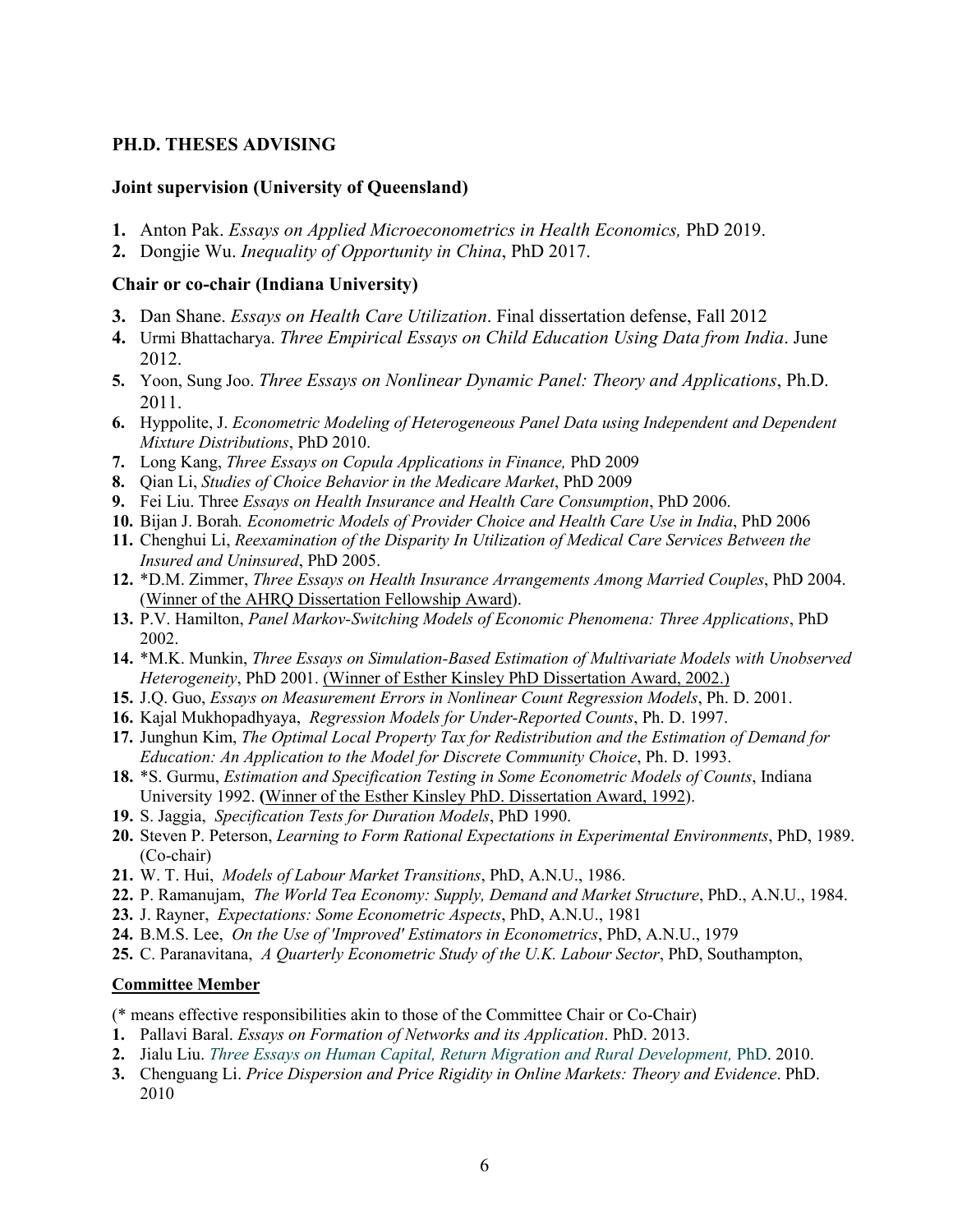- **4.** Zhaohui Han, *Three Essays on Market Microstructure.,* PhD 2007.
- **5.** Manu Raghav, *Theoretical and Empirical Analysis of Issues Concerning the State Prosecutors*, PhD 2007
- **6.** \*Jennifer Rice, *Essays on Physicians' Incentives and Behavior in Managed Care Practices*, PhD 2004.
- **7.** \*Xuejuan Su, *Three Essays on the Economics of Education*, PhD 2004.
- **8.** Shu-Chun Susan Yang, *Tax Effects under Policy Foresight*, PhD 2003.
- **9.** P.A. Scholten, *The Economics of Retail Pricing on the Internet*, PhD 2003
- **10.** T. Davig, *Regime-Switching Fiscal Policy*, PhD 2002.
- **11.** T-K. Ahn, *Foundations for Cooperation in Social Dilemmas*, PhD 2001.
- **12.** \*M.J. Ryan, *The Dynamic Pattern of Foreign Direct Investment: Empirical Evidence from Japanese Firm-level Data*, PhD 2000.
- **13.** Jennifer E. Roush, *Policy Expectations and Policy Effects: Disentangling the Interactions between Monetary Policy and the Private Economy*, PhD 2001.
- **14.** H. Daouk, *Two Essays on the Response of Volatility to Returns*, PhD 2001.
- **15.** Seow Eng Ong (Dept of Finance).
- **16.** A. T. LoSasso, *Three Essays in Health and Labor Economics*, 1996. (until 1995).
- **17.** J. Ziliak, *Three Essays on the Effect of Taxes and Tax Reform in Life-Cycle Labor Supply*, Ph. D., 1993.
- **18.** R. Toutkoushian, *Strong Form and Semi-Strong Form Efficiency: A Theoretical, Empirical and Experimental Analysis,* 1991.
- **19.** G. Zestos*, The Effects of Integration On a small Economy: The Case of Greece and the EEC'*', PhD 1990.
- **20.** Seok-Hyong Yoo, *Monopolistic Price Adjustment and Monetary Policy Effectiveness*, PhD 1988.
- **21.** D.J. Carland, *An Econometric Model of the Japanese Wool Industry*, PhD, A.N.U. 1977.
- **22.** P. J. Stemp, *Unemployment, Inflation and Some Relevant Policy Issues*, Ph.D., A.N.U. 1983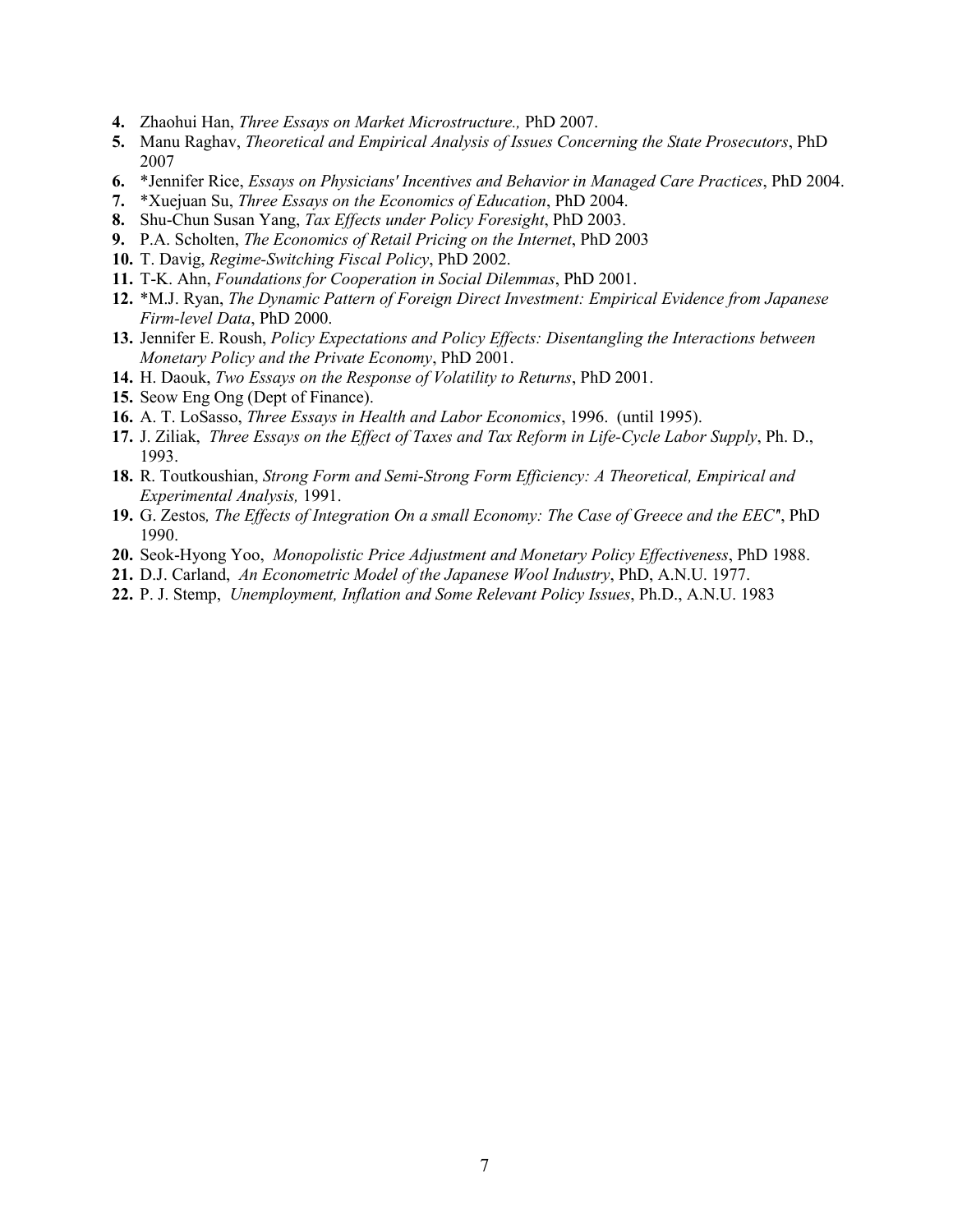## **PUBLICATIONS**

### **Books, monographs, edited symposia**

*Microeconometrics Using Stata Second Edition, Volumes I, II* (with A. Colin Cameron), College Station, Texas: Stata Press, forthcoming 2021.

*Regression Analysis of Count Data Second Edition* (with A. Colin Cameron)*. Econometric Society Monograph No. 30,* Cambridge University Press. 2013. 566 + xxv. ISBN 978-1-107-01416-9 HB.

*Microeconometrics Using Stata* (with A. Colin Cameron), 688 + xi; College Station, Texas: Stata Press, 2009. ISBN-10 1-59178-048-3. Revised edition, 2010.

 *Copula Modeling: An Introduction for Practitioners* (with David M. Zimmer). Now Publishers Inc, 2007. 128 pp. ISBN 1601980205, 9781601980205 (Also published as book-length article in the *Foundations and Trends in Econometrics,* 2007)

*Microeconometrics: Methods and Applications* (with A. Colin Cameron), 1015 + xx; Cambridge University Press 2005. (Chinese Edition, 2011; Russian edition, 2015)

*Regression Analysis of Count Data* (with A. Colin Cameron)*. Econometric Society Monograph No. 30,* Cambridge University Press, 1998. 411 + xvii.

*A New Global Tea Model: Specification, Estimation and Simulation*, (with T. Akiyama). World Bank Staff Commodity Working Papers, No. 17. Washington, D. C.: The World Bank, 1987. 130 pp.

*The Effects of Inflation, Theoretical issues and Australian Evidence*, A. R. Pagan and P. K. Trivedi, Editors, Conference Papers. Center for Economic Policy Research. Australian National University, 1983, 369 pp.

*A Model of Output, Employment, Wages and Prices*, (with I. F. Pearce, C. T. Stromback, and G. J. Anderson).  $172 + x$ . London: Cambridge University Press, 1976.

*Econometrics of Investment*, (with J. C. R. Rowley). 198 + ix. London and New York: John Wiley & Son, 1975.

Guest Editor for Special issue on *Econometric Models of Event Counts*, for the *Journal of Applied Econometrics,* 12(3), 199-350, May-June 1997.

Guest Editor, Special Issue of *Journal of Econometrics* on *Applications of Econometrics to Problems and Issue of LDCs* for *Annals of Applied Econometrics, 1987, 2*.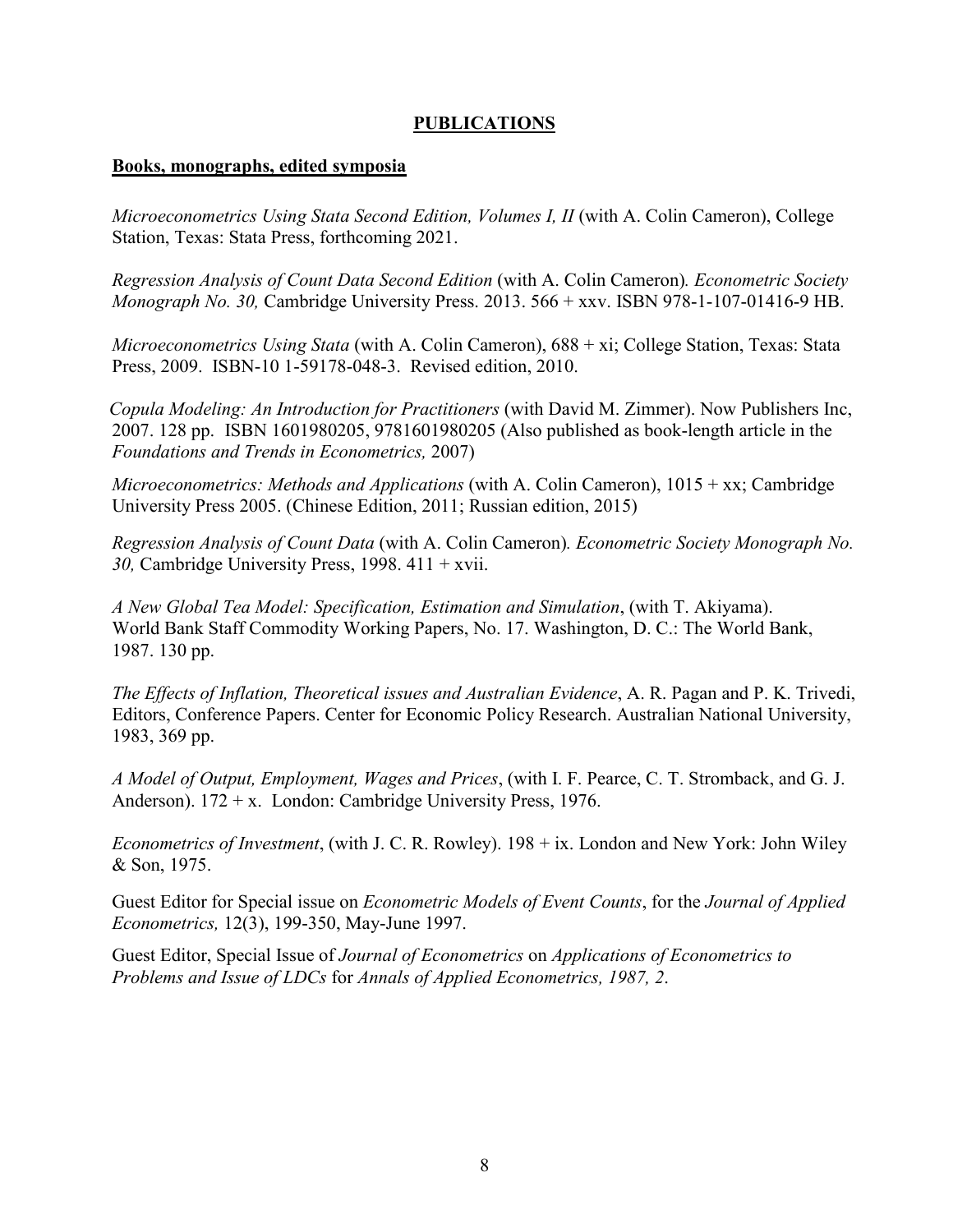### **Refereed journal and collective volume articles**

- 1. Econometric Modeling of Fertility, *Handbook on Research Methods and Applications in Empirical Microeconomics*, N. Hashimzade and M. Thornton, Editors, Edward Elgar, forthcoming 2021 (with Alfonso Miranda)
- 2. A Note on Identification of Bivariate Copulas for Discrete Count Data, *Econometrics* 2017, 5, 10. (with David Zimmer)
- 3. Attrition bias in panel data: a sheep in wolf's clothing? A case study based on the Mabel survey. *Health economics* 24.9 (2015): 1101-1117 (with Cheng, Terence C.)
- 2. Estimating Incentive and Selection Effects in the Medigap Insurance Market: An Application with Dirichlet Process Mixture Model. *Journal of Applied Econometrics* 30.7 (2015): 1115- 1143.(with Hu, Xuequn, Murat K. Munkin)
- 3. Count Panel Data, Chapter 8 in B. Baltagi, Editor, *Oxford Handbook of Panel Data,* Oxford University Press 2015, 233-256. (with A. Colin Cameron)
- 4. Success at the Summer Olympics: How Much Do Economic Factors Explain? *Econometrics* 2014 (with David Zimmer).
- 5. Adverse and Advantageous Selection in the Medicare Supplemental Market: A Bayesian Analysis of Prescription Drug Expenditure. *Health Economics*, 25(2) 192-211, 2014,
- 6. Cost-offsets of Prescription Drug Expenditures: Data Analysis via a Copula-based Bivariate Dynamic Hurdle Model, published online *Health Economics* August 2013(with P. Deb and D.M. Zimmer)
- 7. Finite Mixture for Panels with Fixed Effects, *Journal of Econometric Methods*, 2(1), 35-54, 2013 (with P. Deb)
- 8. Models for Count Data in: Anthony J. Culyer (ed.), *Encyclopedia of Health Economics*, Vol 2. San Diego: Elsevier; 2014. pp. 306-311.
- 9. Alternative approaches for econometric analysis of panel count data using dynamic latent class models (with application to doctor visits data). *Health Economics* 21 (Supplement 1), 2012, 101-128 (with J. Hyppolite).
- 10. Medicare Health Plan Choice of the Elderly A Choice-with-Screening Model, (with Qian Li). *Journal of Business Economics and Statistics.* 30:1 (2012), 81-93
- 11. Disentangling Incentives Effects of Insurance Coverage from Adverse Selection in the case of Drug Expenditure: a Finite Mixture Approach (with M. Munkin). *Health Economics*, 19: 1093– 1108 (2010).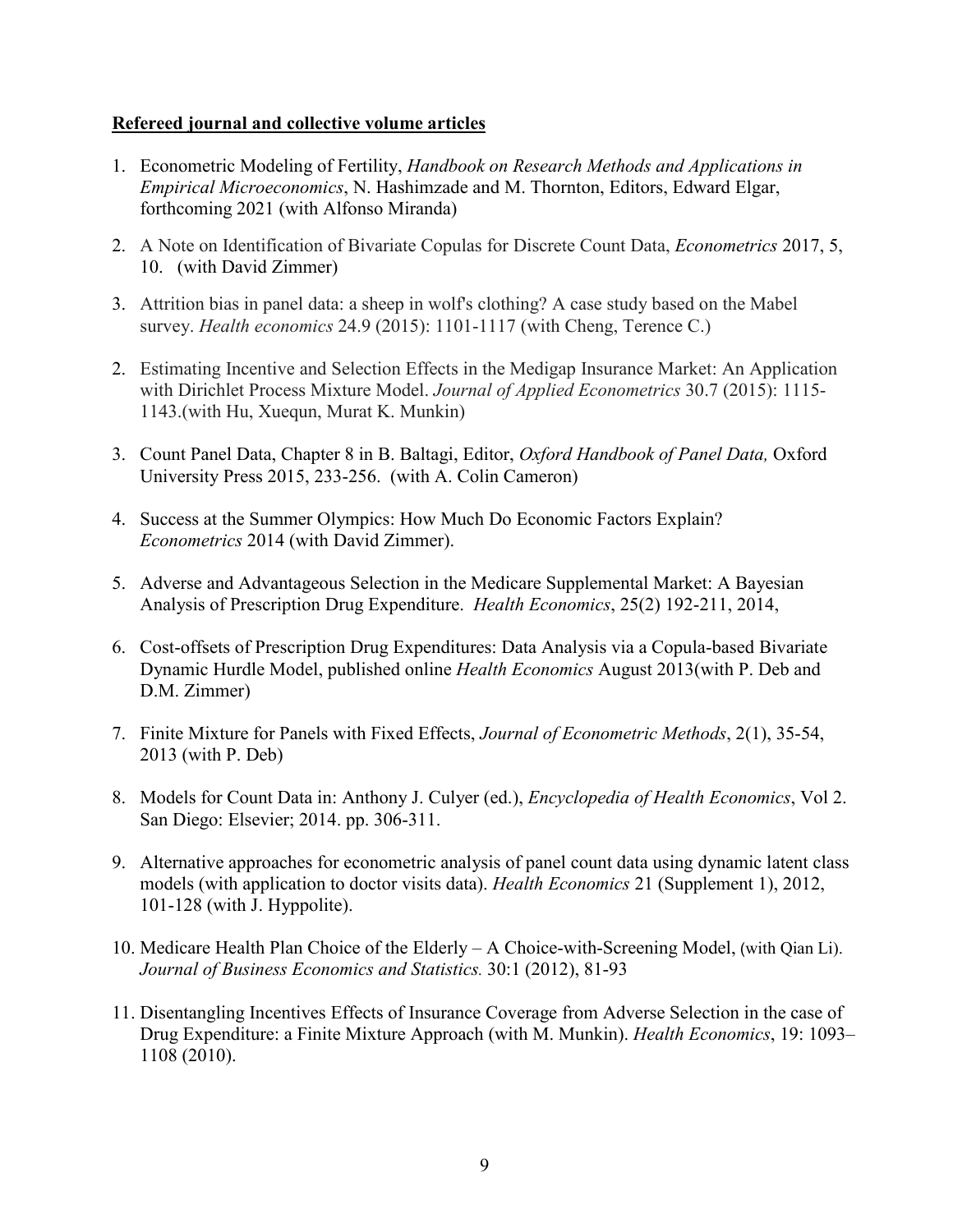- 12. Provider Networks and Primary Care Signups: Do They Restrict the Use of Medical Services? (with P. Deb) *Health Economics*, 18(12), 1361-1380
- 13. Bayesian Analysis of the Ordered Probit Model with Endogenous Selection, (with M. Munkin), *Journal of Econometrics,* 143 (2008) 334–348
- 14. Microeconometrics. Entry 224 in the *Encyclopedia of Complexity and System Science: Finance and Econometrics,* 21pp. Editor: Bruce Mizrach. Springer-Verlag 2008.
- 15. Computational Considerations in Empirical Microeconometrics: Selected Examples (with David T. Jacho-Chávez). Chapter 15 in T. C. Mills and K. Patterson eds., *Palgrave Handbook of Econometrics: Applied Econometrics*, **1**, 775-817. New York: Palgrave Macmillan, 2009.
- 16. A Bayesian Analysis of the OPES Model with a Nonparametric Component: An Application to Dental Insurance and Dental Care. Chapter 3 in *Advances in Econometrics, Bayesian Econometrics*, **23**, 87-114,*,* edited by Siddhartha Chib, Gary Koop, and Bill Griffiths. Elsevier Press 2008.
- 17. Pitfalls in Modeling Dependence Structures: Explorations with Copulas, (with David Zimmer). Chapter 6, pp. 150-174, in *The Methodology and Practice of Econometrics* (the Festschrift volume in honor of David F. Hendry), Neil Shephard, Editor, Oxford University Press, 2009.
- 18. Copula Modeling: An Introduction for Practitioners (with D.M. Zimmer). *Foundations and Trends in Econometrics*, 1(1), (2007), 1-110. (Also published separately as a book).
- 19. Private Insurance, Selection, and Health Care Use: A Bayesian Analysis of Roy-type Model, (with P. Deb; M.K. Munkin), *Journal of Business and Economic Statistics,* 24(4), 403-415 (2006).
- 20. Bayesian Analysis of the Two-Part Model with Endogeneity: Application to Health Care Expenditure, (with P. Deb; M.K. Munkin), *Journal of Applied Econometrics*, 21(6), 1081-1099, (2006).
- 21. Specification and Simulated Likelihood Estimation of a Non-normal Treatment-Outcome Model with Selection: Application to Health Care Utilization, (with P. Deb). *Econometrics Journal* (2006), 9, 307--331.
- 22. Maximum simulated likelihood estimation of a negative-binomial regression model with multinomial endogenous treatment, (with P. Deb), *Stata Journal*, 6(2), 2006, 1-10.
- 23. Copulas. Forthcoming in *the New Palgrave Dictionary of Economics, 2 edition*, Steven Durlauf and Lawrence Blume, Editors.
- 24. Using Trivariate Copulas to Model Sample Selection and Treatment Effects: Application to Family Health Care Demand, (with D.M.Zimmer), *Journal of Business and Economic Statistics,* 24(1), January 2006, 63-76*.*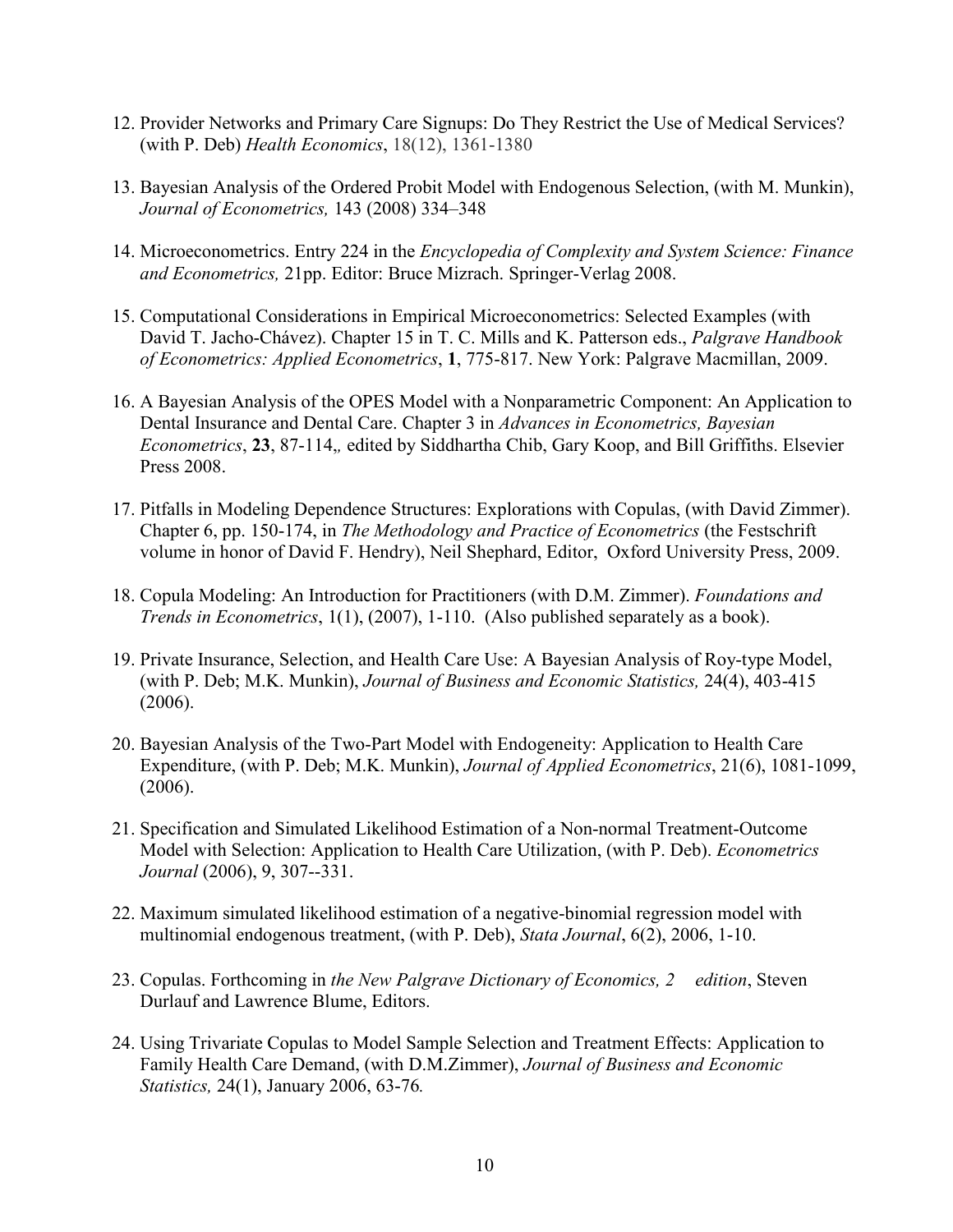- 25. Managed Care on Use of Health Care Services: Results from Two Contemporaneous Household Surveys, (with P. Deb, C. Li, and D. Zimmer), *Health Economics*, 15 (2006), 743- 760.
- 26. Restrictions on Provider Access in Health Plans and Socioeconomic Status, (with P. Deb), *Health Services Research*, 41(5) 1821-1846, (October, 2006).
- 27. Empirical Models of Health Care Use, (with Partha Deb) Chapter 14 in A. Jones, Editor, *Elgar Companion to Health Economics*.
- 28. Modeling the Differences in Counted Outcomes using Bivariate Copula Models: with Application to Mismeasured Counts, (with A.C. Cameron, T. Li, D. Zimmer), *Econometrics Journal*, 2004, 7(2), 566-584.
- 29. Patterns of Health Care Utilization in Vietnam: Analysis of 1997-98 LSMS Data, in D. Dollar and P. Glewwe (Editors), Chapter 11 in P. Glewwe, R. Agarwal, and D. Dollar (Editors), *Economic Growth, Poverty, and Household Welfare in Vietnam* (World Bank, 2004), 391-424.
- 30. The Relation Between the Order-delivery Lag and the Rate of Capacity Utilization in the Engineering Industry in the UK, 1958-1967, *Economica* 37 (145), February 1970, 54-67. Reprinted as Chapter 25 in The International Library of Critical Writings in Econometrics *General to Specific Modelling* edited by Julia Campos, Neil R. Ericsson, and David F. Hendry, Edward Elgar 2005, 473-486.
- 31. Time series versus structural models: a case study of Canadian manufacturing inventory behavior (1975), reprinted as chapter 7 in A. Zellner and F. Palm, Editors, *The Structural Econometric Time Series Analysis Approach*. Cambridge University Press, 2004.
- 32. Economics of Self-Medication: Theory and Evidence, (with Fwu-Ranq Chang), *Health Economics,* 12, 721-739, 2003.
- 33. Bayesian Analysis of a Self-Selection Model with Multiple Outcomes Using Simulation-Based Estimation: An Application to the Demand for Healthcare , (with M. Munkin), *Journal of Econometrics,* 114(2003), 197-220.
- 34. Modeling Response Bias in Count: A Structural Approach with an Application to the National Crime Victimization Survey Data, with Tong Li and J.Q. Guo) *Sociological Methods and Research*, 31(4), 514-544 (May 2003).
- 35. The Structure of Demand for Health Care: Latent Class versus Two-part Models (with Partha Deb), *Journal of Health Economics,* 21(2002), 601-625.
- 36. Flexible Parametric Models for Long-tailed Patent Count Distributions (with J.Q. Guo), *Oxford Bulletin of Economics and Statistics*, Vol. 64 (1), Feb 2002, 63-82.
- 37. Firm-Specific Assets and the Link Between Exchange Rates and Japanese Foreign Direct Investment in the United States: A Reexamination, *Japanese Economic Review*, 53, 3,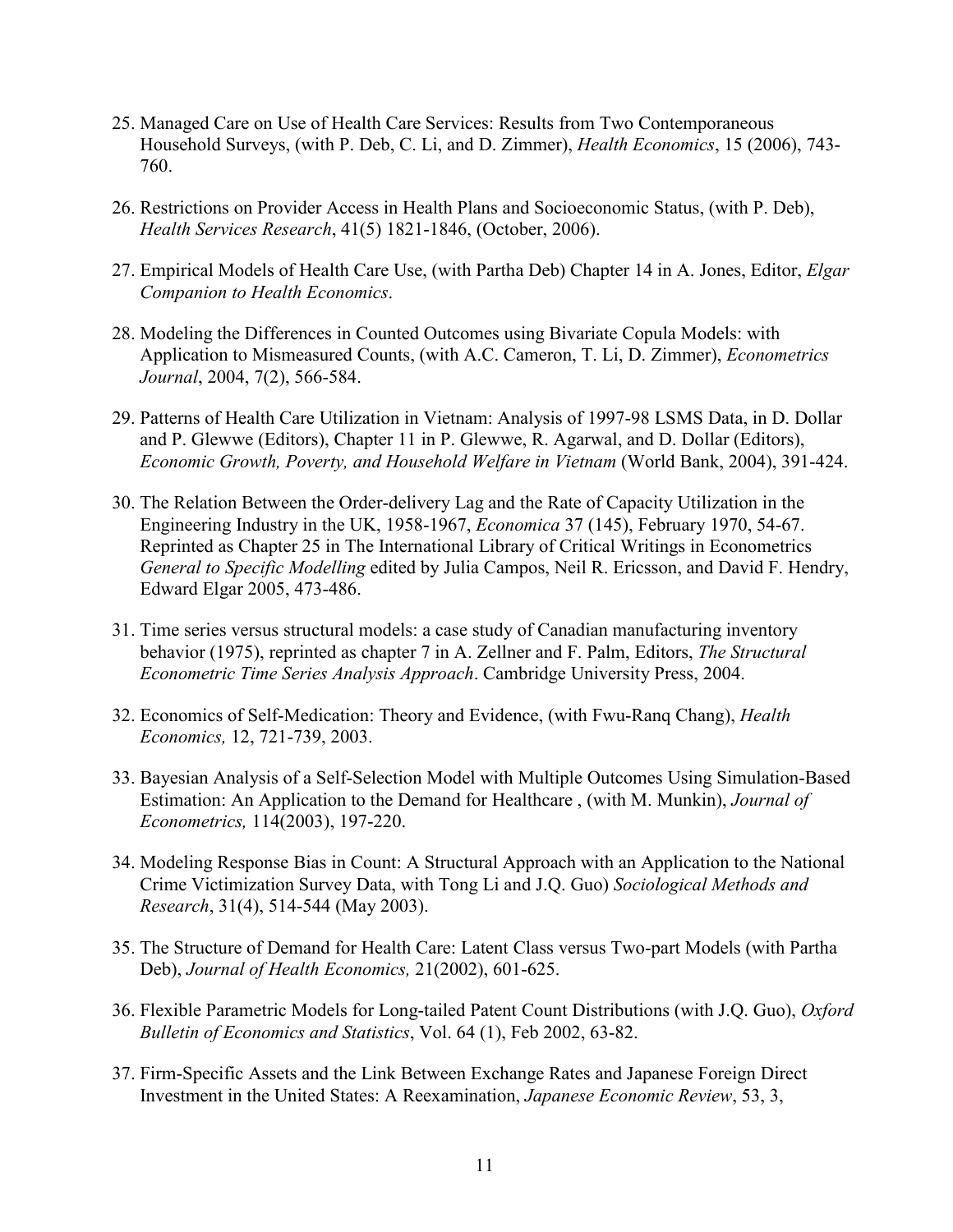September 2002, 337-349.

- 38. Equity in Swedish Health Care Reconsidered: New Results Based on the Finite Mixture Model, *Health Economics, 10 (2001),* 565-572.
- 39. Essentials of Count Data Analysis, Chapter 15 in *Companion to Econometrics*, B. Baltagi (Editor), 331-348. Basil Blackwell, 2000 (with A.C. Cameron).
- 40. Simulated Maximum Likelihood Estimation of Multivariate Mixed-Poisson Regression Models, With Application, *Econometric Journal*, 1999, 2, 29-48 (with M. Munkin).
- 41. The Sensitivity of Unemployment Compensation expenditures to Variations in Key Program Parameters: Evidence from Five OECD Countries, in S. Woodbury and L. Bassie, Editors, *Research in Employment Policy*, Volume One, pp. 185-217. JAI Press, 1998.
- 42. The Demand for Health Care by the Elderly: A Finite Mixture Approach, *Journal of Applied Econometrics*, 1997, 12 (3), 313-332, (with P. Deb).
- 43. Excess Zeros in Count Models of Recreational Trips, *Journal of Business and Economic Statistics*, 14 (4), October 1996, 469-477 (with S. Gurmu).
- 44. Applications of Count Data Models to Financial Data, Chapter 12 in *Handbook of Statistics Vol 14: Statistics in Finance*, North-Holland, 1996 (with A. C. Cameron), 363-391.
- 45. Excess Co-movement in Commodity Prices Reconsidered, *Journal of Applied Econometrics*, 11 (1996), 275-291. (with P. Deb and P. Varangis).
- 46. Tests of Some Hypotheses About the Time Series Behavior of Commodity Prices , Chapter 15, pp. 382-412, in *Advances in Econometrics and Quantitative Econometrics: A Volume in Honor of C. R. Rao*, Editors G. S. Maddala, P. C. B. Phillips, and T. N. Srinivasan, Blackwell, 1995.
- 47. Joint and Separate Score Tests For State Dependence and Unobserved Heterogeneity, *Journal of Econometrics*, 60(1/2), 1994, 273-292 (with S. Jaggia).
- 48. Variable Augmentation Tests in the Exponential Family, *Econometric Theory*, 9(1), 1993, 94- 113 (with S. Gurmu).
- 49. Tests of Independence in Parametric Models: With Applications and Illustrations, *Journal of Business Economics and Statistics*, 11, 1, January 1993 (with A. C. Cameron).
- 50. An Analysis of Publication Lags in Econometrics, *Journal of Applied Econometrics*, 8(1), 1993, 93-100.
- 51. Stabilizing Imported Food Prices for Small Developing Countries: Any Role for Commodity Futures?, Chapter 6 in Robert D. Reinsel (Editor), *Managing Food Security in Unregulated Markets*, pp. 81-104. Oxford: Westview Press, 1993 (with T. Akiyama).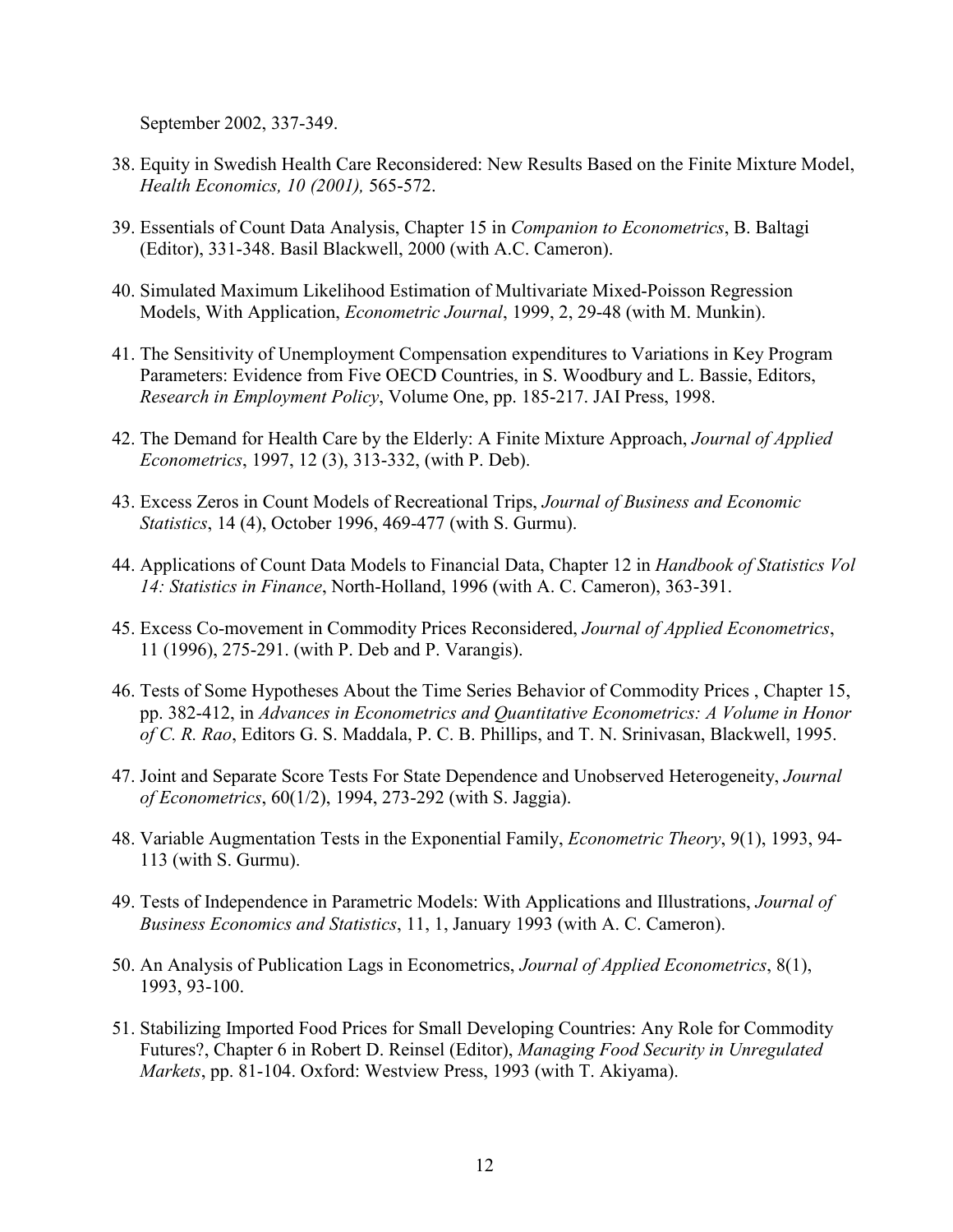- 52. Some Specification Tests for the Linear Regression Model, *Sociological Methods and Research*, 21(2), 1992, 161-204. Reprinted in Testing Structural Models, edited by K. Bollen and S. Long, Sage monograph (with S. Long).
- 53. Overdispersion in the Truncated Poisson Regression Model, *Journal of Econometrics*, 54, 1992, 347-370 (with S. Gurmu).
- 54. A Case Study of Cocoa Replanting and New Planting in Bahia, Brazil, 1966-85, *Journal of Development Economics*, 39, 1992, 279-299.
- 55. A Framework for Evaluating the Impact of Pricing Policies For Cocoa and Coffee in Cote D'Ivoire'', *World Bank Economic Review*, 1992, 6(2), 307-330 (with T. Akiyama).
- 56. Regression Based Tests For Overdispersion in the Poisson Model, *Journal of Econometrics*, 46 (1990), 3, 347-364 (A. C. Cameron).
- 57. The Role of Income and Health Risk in the Choice of Health Insurance: Some Evidence From Australia, *Journal of Public Economics*, 1991, 45, 1, 1-28 (with A. C. Cameron).
- 58. The Prices of Perennial Crops : The Role of Rational Expectations and Commodity Stocks, Chapter 4, pp. 72-97 in L. Alan Winters and D. Sapsford, Editors, *Primary Commodity Prices: Economic Models and Policy*, London : Cambridge University Press, 1990.
- 59. Reemployment Probability and Multiple Unemployment Spells: A Partial Likelihood Approach, *Journal of Business and Economic Statistics* (1989), 7, 3, pp. 395-402 (with J. N. Alexander).
- 60. A Microeconometric Model of the Demand for Health Care and Health Insurance, *Review of Economic Studies* (1988), LV, 85-106 (A. C. Cameron, F. Milne and J. Piggott).
- 61. Incorporating International Competitiveness into the Demand for Labour Function: Some Issues of Specification and Interpretation, *Economic Record*, 64, 185, September 1988, 196- 208 (with J. N. Alexander).
- 62. Vintage Production Approach to Perennial Crop Supply: An Application to Tea in Major Producing Countries, in *Journal of Econometrics*, Special issue on the ``Application of Econometrics to Problems and Issues of LDCs'', Vol. 36 (1/2) (1987), 133-162 (with T. Akiyama).
- 63. An Empirical Study of Long-term Unemployment in Australia, *Journal of Labor Economics*, January 1987, Vol. 5, 20-42 (with W. T. Hui).
- 64. Econometric Models Based on Count Data: A Comparison of Some Estimators and Tests, *Journal of Applied Econometrics*, January 1986, Vol. I, 29-53 (with A. C. Cameron).
- 65. Duration Dependence, Targeted Employment Subsidies and Unemployment Benefits, *Journal of Public Economics*, October 1986, Vol. 31, 105-129 (with W. T. Hui).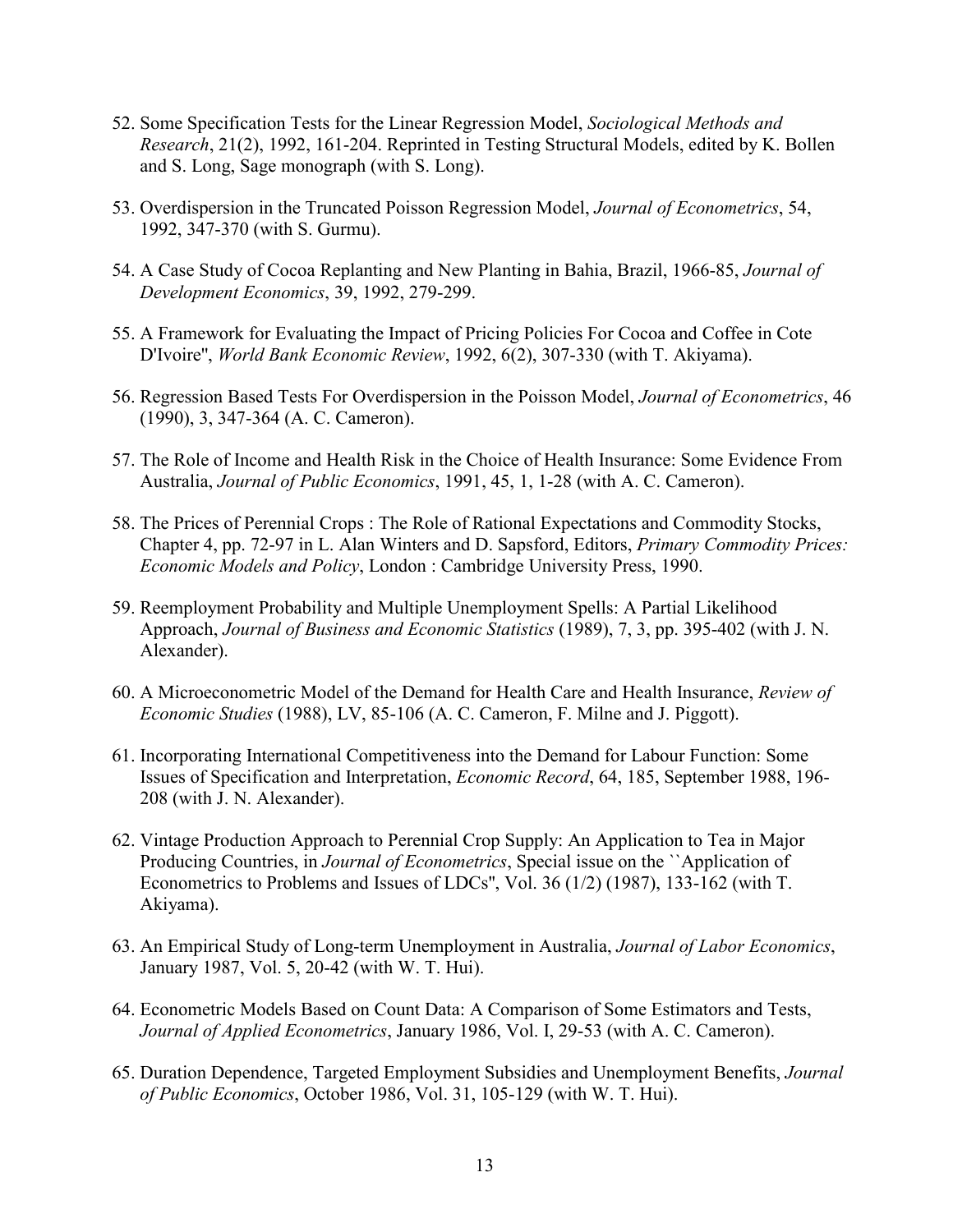- 66. Distributed Lags, Aggregation and Compounding: Some Econometric Implications, *Review of Economic Studies*, 52, 1985, 19-36.
- 67. Estimation of Unemployment Duration from Grouped Data: A Comparative Study, *Journal of Labor Economics*, May 1985, 3, 153- 174 (with G. M. Baker).
- 68. Seasonal Variability in a Distributed Lag Model, *Review of Economic Studies*, vol. 48, (1981), 497-505 (with B. M. S. Lee).
- 69. On Using Ridge-type Estimators For a Distributed Lag Model, *Oxford Bulletin of Economics and Statistics*, 51, 1, (1987) 85-90 (with S. Yeo).
- 70. Equilibrium Unemployment in Australia: Concepts and Measurement, *Economic Record*, September 1985, Vol. 61, 629-643 (G. M. Baker).
- 71. A Note on Estimating Unemployment Duration,' *Australian Economic Review*, First Quarter 1985, 37-41.
- 72. Uncertain Prior Information and Distributed Lag Analysis, Ch. 7 in D. F. Hendry and K. F. Wallis, Editors, *Econometrics and Quantitative Economics*, Basil Blackwell, 1984, 172-210.
- 73. Determinants of Inflow into Unemployment and the Probability of Leaving Unemployment: A Disaggregated Analysis, Chapter 7 in P. A. Volker, Editor, *The Structure and Duration of Unemployment in Australia*, Bureau of Labour Market Research Monograph No. 6, AGPS, 1984, 151-185 (with C. Kapuscinski).
- 74. Adjustment Costs and Product Smoothing: Some Econometric Implications, *The Manchester School*, March 1984, 1-13.
- 75. Unemployment in Australia: Duration and Recurrent Spells, *Economic Record*, vol. 59 (1983), pp. 132-148 (with G. M. Baker).
- 76. Assessing the Variability of Inflation, *Review of Economic Studies*, vol. 50 (1983), 585-596 (with A. R. Pagan, A. D. Hall).
- 77. Dynamics of Output and Inventory in the Japanese Wool Textile Industry: A Further Analysis of the Carland-Pagan Model, *Economic Record*, vol. 57 (1981), 91-94.
- 78. Error Misspecification and the Properties of the Simple Ridge Estimator, *Communications in Statistics*, All, Vol. 14, (1982), 1615-1624 (with B. M. S. Lee).
- 79. Impact of Irrigation and Fertilizers on the Growth of Output in Andhra Pradesh, India, *Indian Journal of Agricultural Economics*, May-June 1982, 159-170 (with A Parikh).
- 80. Small Samples and Collateral Information: An Application of the Hyperparameter Model, *Journal of Econometrics*, vol. 11 (1980), 301-318.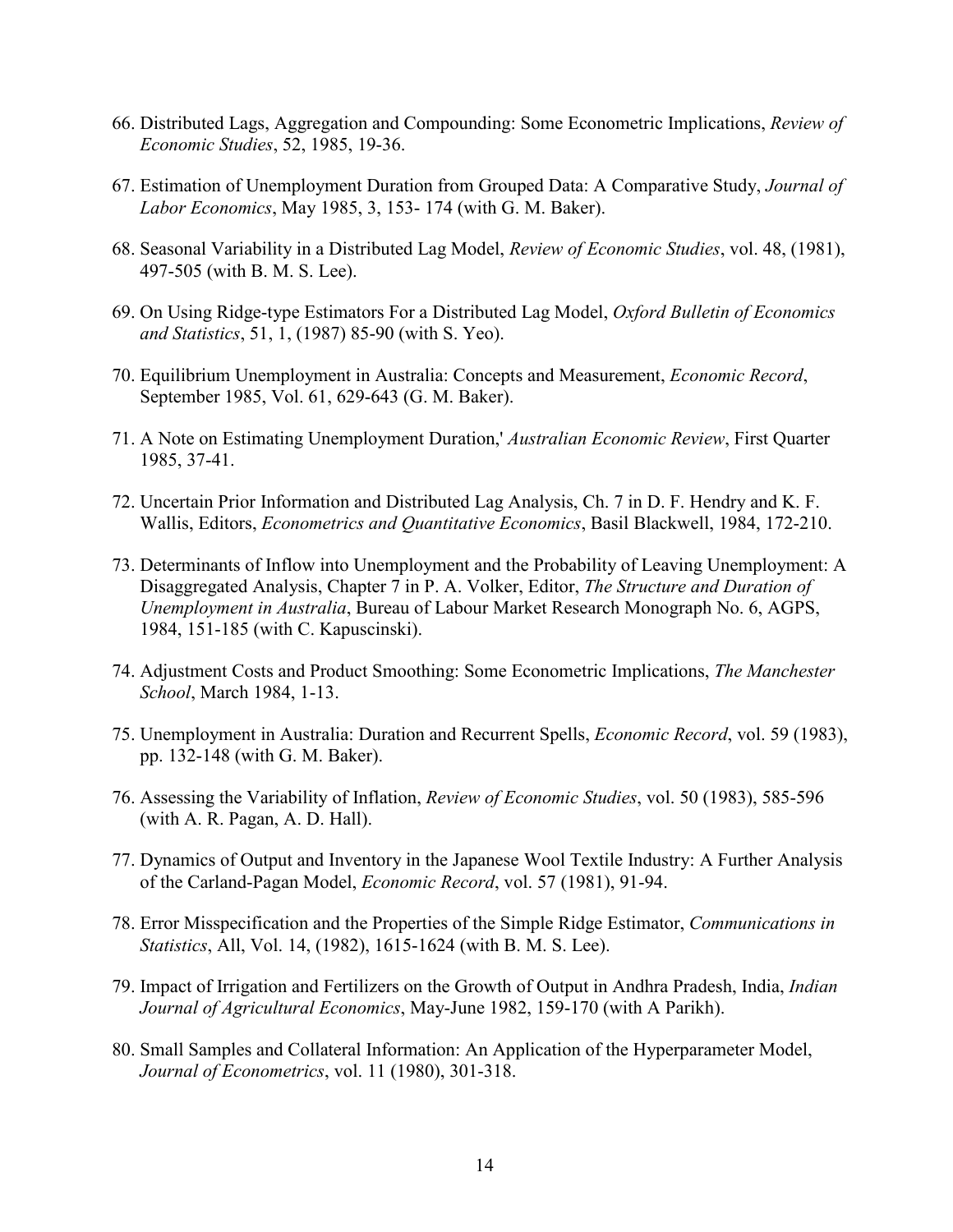- 81. Estimation of Marginal Productivity Groundnut Crop: A Cross Section and Time Series Analysis,'' *Sankhya*, Series D, vol. 40 (1980), 68- 100 (with A Parikh).
- 82. Some Discrete Approximations to Divisia Integral Indices, *International Economic Review*, 1980, 22, 71-77.
- 83. Estimation of Cross Section Production Functions Under Structural Change in Indian Agriculture, in D. Currie (ed.), *Microeconomic Analysis: Essays in Microeconomic Analysis and Economic Development*, 413-449, Croome-Helm (with A Parikh).
- 84. Polynomial Distributed Lags: A Unified Treatment, *Economic Studies Quarterly*, 30 (1979), 37-49 (with A. R. Pagan).
- 85. Estimation of a Distributed Lag Model under Quadratic Loss, *Econometrica* 46 (1978), 1181- 1192.
- 86. Wage Inertia and Comparison Effects in Australian Award Wage Determination 1964-74, *Economic Record*, vol. 54 (1978), 195-218 (with J. R. Rayner).
- 87. Time Series versus Structural Models: A Case Study of Canadian Manufacturing Behavior, *International Economic Review*, vol. 16 (1975), 587-608.
- 88. Retail Inventory Investment behavior, *Journal of Econometrics*, vol. 1 (1973), 61-80.
- 89. Maximum Likelihood Estimation of Difference Equations with Moving Average Errors, *The Review of Economic Studies*, vol. 39 (1972), 117-145 (with D. F. Hendry).
- 90. Inventory behavior in U.K. Manufacturing, 1956-67, *Review of Economic Studies*, vol. 37 (1970), 517-536.
- 91. The Relation between Order-Delivery Lag and the Rate of Capacity Utilization in the Engineering Industry in the U.K., 1958-67, *Economica*, vol. 37 (1970), 54-67.
- 92. A Note on the Application of Almon's Method of Calculating Distributed Lag Coefficients, *Metroeconomica*, Vol. 22 (1970), 281-286.

### **Reviews and comments**

- Time Series Analysis Software: A Review, *The American Statistician*, November 1994, 48(4), 336-345, (with Junghun Kim).
- Statistical Software Tools (SST): A Review, *Journal of Applied Econometrics,* (1988), 3, 3, 235-241.
- Statistical Software Tools (SST) Version 2.0: An Update, *Journal of Applied Econometrics*, (1988), 6, 1, 97-102.
- Econometric Analysis (W. H. Greene), *Econometric Theory*, 1991, 132-138.